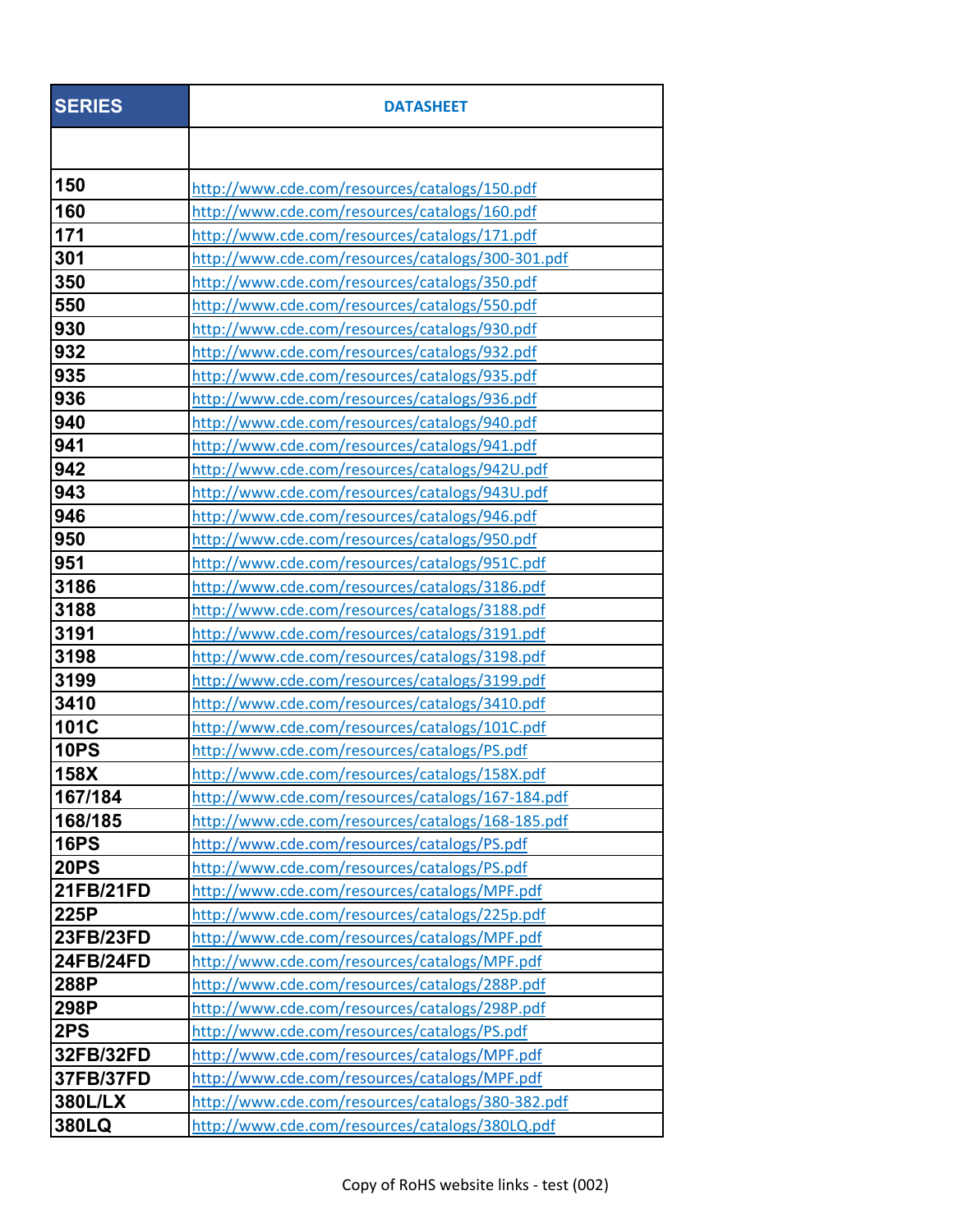| <b>381L/LX</b>             | http://www.cde.com/resources/catalogs/381-383.pdf                                                       |
|----------------------------|---------------------------------------------------------------------------------------------------------|
| 381LQ                      | http://www.cde.com/resources/catalogs/381LQ.pdf                                                         |
| 381LR                      | http://www.cde.com/resources/catalogs/381LR.pdf                                                         |
| <b>382L/LX</b>             | http://www.cde.com/resources/catalogs/380-382.pdf                                                       |
| 383L/LX                    | http://www.cde.com/resources/catalogs/381-383.pdf                                                       |
| 38FB/38FD                  | http://www.cde.com/resources/catalogs/MPF.pdf                                                           |
| 418P                       | http://www.cde.com/resources/catalogs/418p.pdf                                                          |
| 425M                       | http://www.cde.com/resources/catalogs/425m.pdf                                                          |
| 460M                       | http://www.cde.com/resources/catalogs/460M.pdf                                                          |
| 461M                       | http://www.cde.com/resources/catalogs/461M.pdf                                                          |
| 4PS                        | http://www.cde.com/resources/catalogs/PS.pdf                                                            |
| 500C                       | http://www.cde.com/resources/catalogs/500C.pdf                                                          |
| 500R                       | http://www.cde.com/resources/catalogs/500R.pdf                                                          |
| 520C                       | http://www.cde.com/resources/catalogs/520C.pdf                                                          |
| 550C                       | http://www.cde.com/resources/catalogs/550C.pdf                                                          |
| 6PS                        | http://www.cde.com/resources/catalogs/PS.pdf                                                            |
| 704M                       | http://www.cde.com/resources/catalogs/704M.pdf                                                          |
| 715P                       | http://www.cde.com/resources/catalogs/715p.pdf                                                          |
| 715P/717P                  | http://www.cde.com/resources/catalogs/715p717p.pdf                                                      |
| 716P                       | http://www.cde.com/resources/catalogs/716p.pdf                                                          |
| 718P/719P                  | http://www.cde.com/resources/catalogs/718p719p.pdf                                                      |
| 725M                       | http://www.cde.com/resources/catalogs/725m.pdf                                                          |
| <b>760M</b>                | http://www.cde.com/resources/catalogs/760M.pdf                                                          |
| 761M                       | http://www.cde.com/resources/catalogs/761M.pdf                                                          |
| 773P                       | http://www.cde.com/resources/catalogs/773p.pdf                                                          |
| 778P/779P                  | http://www.cde.com/resources/catalogs/778p779p.pdf                                                      |
| 944U                       | http://www.cde.com/resources/catalogs/944U.pdf                                                          |
| 947C                       | http://www.cde.com/resources/catalogs/947C.pdf                                                          |
| 947D                       | http://www.cde.com/resources/catalogs/947D.pdf                                                          |
| 953B                       | http://www.cde.com/resources/catalogs/953B.pdf                                                          |
| <b>AEB</b>                 | http://www.cde.com/resources/catalogs/AEB.pdf                                                           |
| <b>AFC</b>                 | http://www.cde.com/resources/catalogs/AFC.pdf                                                           |
| <b>AFK</b>                 | http://www.cde.com/resources/catalogs/AFK.pdf                                                           |
| <b>AHA</b>                 | http://www.cde.com/resources/catalogs/AHA.pdf                                                           |
| <b>AVE</b>                 | http://www.cde.com/resources/catalogs/AVE.pdf                                                           |
| <b>AVES</b>                | http://www.cde.com/resources/catalogs/AVES.pdf                                                          |
| <b>AVEZ</b>                | http://www.cde.com/resources/catalogs/AVEZ.pdf                                                          |
| <b>AVS</b>                 | http://www.cde.com/resources/catalogs/AVS.pdf                                                           |
| <b>BLC</b><br>CB           | http://www.cde.com/resources/catalogs/BLC.pdf                                                           |
|                            | http://www.cde.com/resources/catalogs/CB.pdf                                                            |
| <b>CD10</b><br><b>CD15</b> | http://www.cde.com/resources/catalogs/STD-DIPPED.pdf                                                    |
| CD <sub>16</sub>           | http://www.cde.com/resources/catalogs/STD-DIPPED.pdf                                                    |
| <b>CD17</b>                | http://www.cde.com/resources/catalogs/CD-CDV16.pdf<br>http://www.cde.com/resources/catalogs/CD-1718.pdf |
| <b>CD18</b>                |                                                                                                         |
|                            | http://www.cde.com/resources/catalogs/CD-1718.pdf                                                       |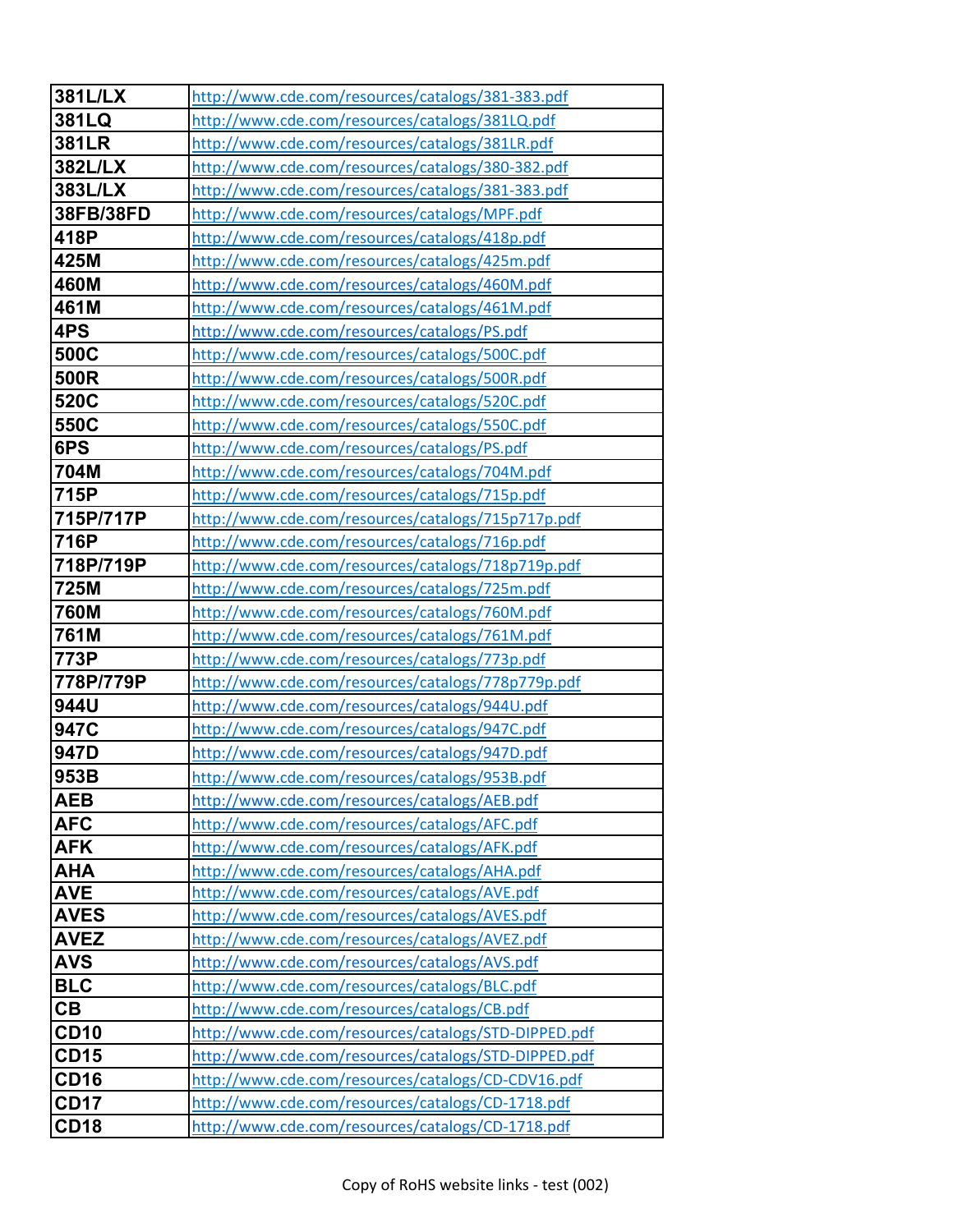| <b>CD19</b>              | http://www.cde.com/resources/catalogs/STD-DIPPED.pdf  |
|--------------------------|-------------------------------------------------------|
| <b>CD30</b>              | http://www.cde.com/resources/catalogs/STD-DIPPED.pdf  |
| CD4                      | http://www.cde.com/resources/catalogs/CD4.pdf         |
| <b>CD42</b>              | http://www.cde.com/resources/catalogs/STD-DIPPED.pdf  |
| CD <sub>5</sub>          | http://www.cde.com/resources/catalogs/MINI-DIPPED.pdf |
| <b>CDA15</b>             | http://www.cde.com/resources/catalogs/CDA15.pdf       |
| CDS <sub>10</sub>        | http://www.cde.com/resources/catalogs/MINI-DIPPED.pdf |
| <b>CDS15</b>             | http://www.cde.com/resources/catalogs/MINI-DIPPED.pdf |
| <b>CDS19</b>             | http://www.cde.com/resources/catalogs/MINI-DIPPED.pdf |
| <b>CDS30</b>             | http://www.cde.com/resources/catalogs/MINI-DIPPED.pdf |
| CDS5                     | http://www.cde.com/resources/catalogs/MINI-DIPPED.pdf |
| CDV16                    | http://www.cde.com/resources/catalogs/CD-CDV16.pdf    |
| CDV18                    | http://www.cde.com/resources/catalogs/CD-1718.pdf     |
| CDV19                    | http://www.cde.com/resources/catalogs/STD-DIPPED.pdf  |
| CDV30                    | http://www.cde.com/resources/catalogs/STD-DIPPED.pdf  |
| CG                       | https://www.cde.com/resources/catalogs/CG.pdf         |
| <b>CGH</b>               | http://www.cde.com/resources/catalogs/CGH.pdf         |
| <b>CGO</b>               | https://www.cde.com/resources/catalogs/CGO.pdf        |
| <b>CGR</b>               | https://www.cde.com/resources/catalogs/CGR.pdf        |
| <b>CGS</b>               | http://www.cde.com/resources/catalogs/CGS.pdf         |
| $\mathsf{CS}\phantom{0}$ | http://www.cde.com/resources/catalogs/CS.pdf          |
| D <sub>10</sub>          | http://www.cde.com/resources/catalogs/STD-DIPPED.pdf  |
| D7                       | http://www.cde.com/resources/catalogs/MINI-DIPPED.pdf |
| <b>DCF</b>               | http://www.cde.com/resources/catalogs/DCF.pdf         |
| <b>DCMC</b>              | http://www.cde.com/resources/catalogs/DCMC.pdf        |
| <b>DL</b>                | http://www.cde.com/resources/catalogs/DL.pdf          |
| <b>DME</b>               | http://www.cde.com/resources/catalogs/DME.pdf         |
| <b>DMM</b>               | http://www.cde.com/resources/catalogs/DMM.pdf         |
| <b>DMT</b>               | http://www.cde.com/resources/catalogs/DMT.pdf         |
| <b>DPFF</b>              | http://www.cde.com/resources/catalogs/DPFF.pdf        |
| <b>DPM</b>               | http://www.cde.com/resources/catalogs/DPM.pdf         |
| <b>DPP</b>               | http://www.cde.com/resources/catalogs/DPP.pdf         |
| <b>DPPM</b>              | http://www.cde.com/resources/catalogs/DPPM.pdf        |
| <b>FCA</b>               | http://www.cde.com/resources/catalogs/FCA.pdf         |
| <b>FCN</b>               | http://www.cde.com/resources/catalogs/FCN.pdf         |
| <b>FCP</b>               | http://www.cde.com/resources/catalogs/FCP.pdf         |
| <b>HV</b>                | http://www.cde.com/resources/catalogs/HV.pdf          |
| <b>HZA</b>               | http://www.cde.com/resources/catalogs/HZA.pdf         |
| <b>HZC</b>               | http://www.cde.com/resources/catalogs/HZC.pdf         |
| <b>LP</b>                | http://www.cde.com/resources/catalogs/LP.pdf          |
| <b>LPX</b>               | http://www.cde.com/resources/catalogs/LPX.pdf         |
| M15-M50                  | http://www.cde.com/resources/catalogs/M15-M50.pdf     |
| <b>MC/MCN</b>            | http://www.cde.com/resources/catalogs/MC.pdf          |
| <b>MCM/MIN</b>           | http://www.cde.com/resources/catalogs/MCM-MIN.pdf     |
| <b>MDL</b>               | http://www.cde.com/resources/catalogs/MDL.pdf         |